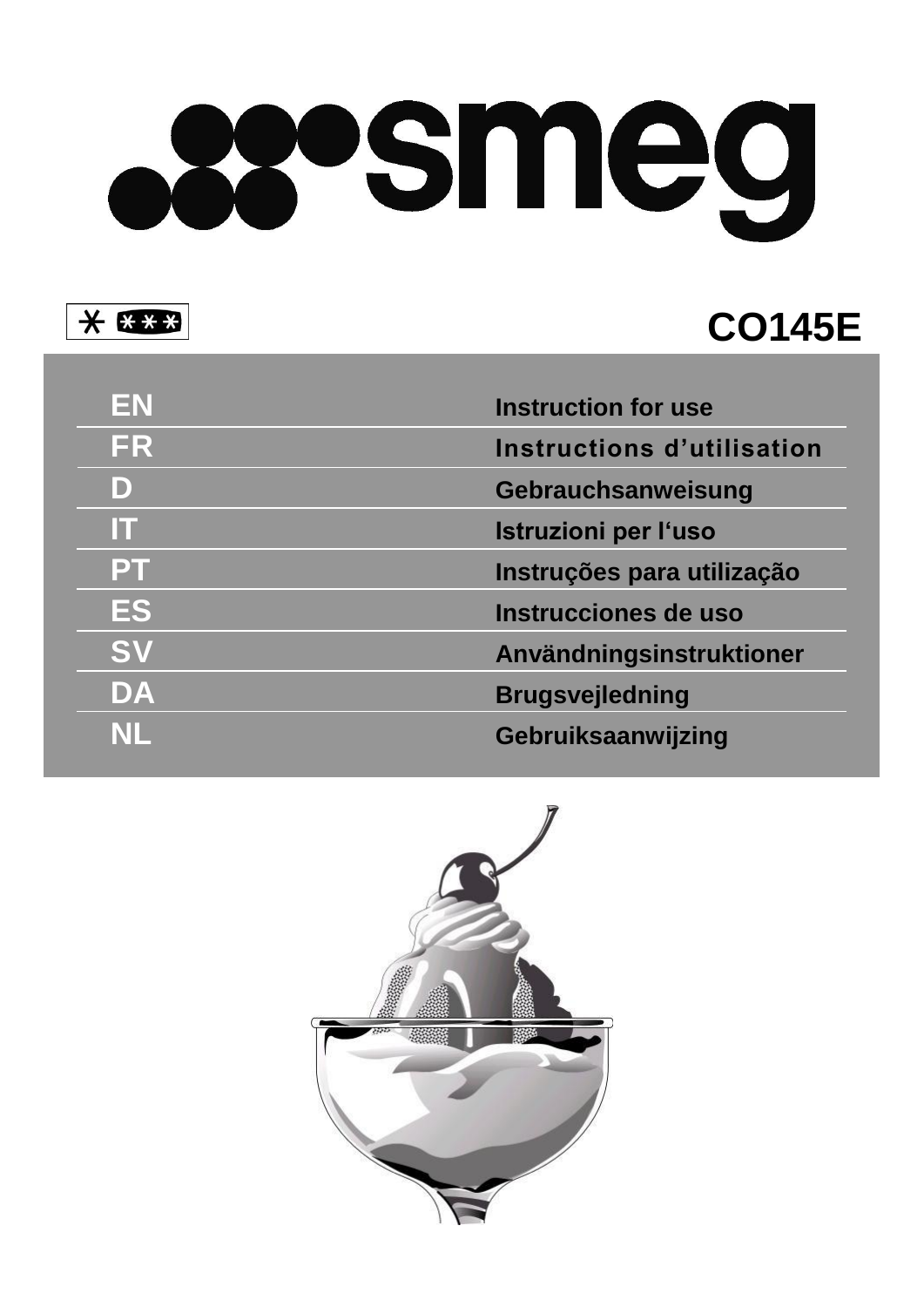

### *WARNING!*

In order to ensure a normal operation of your refrigerating appliance, which uses a completely environmentally friendly refrigerant the R600a (flammable only under certain conditions) you must observe the following rules:

- Do not hinder the free circulation of the air around the appliance.
- Do not use mechanical devices in order to accelerate the defrosting, others than the ones recommended by the manufacturer.
- Do not destroy the refrigerating circuit.
- Do not use electric appliances inside the food keeping compartment, other than those that might have been recommended by the manufacturer.

### *ATTENTION!*

Pour assûrer un fonctionnement normal de votre appareil qui utilise un agent frigorifique complètement écologique, R600a (infammable seulement dans certaines conditions) vous devez respecter les règles suivantes:

- N'empêchez pas la libre circulation de l'air autour de l'appareil.
- N' utilisez pas des dispositifs mécaniques pour accélérer le dégivrage, autres que ceux récommendés par le fabriquant.
- Ne détruissez pas le circuit frigorifique.
- N'utilisez pas des appareils électiques à l'intérieur du compartiment pourconserver les denrées, apart celles qui sont éventuellement récommendés par le fabriquant.

### *WARNUNG!*

Ihr Gerät verwendet ein umweltverträgliches Kältemittel, R 600a (nur unter bestimmten Umständen brennbar). Um einen einwandfreien Betrieb Ihres Gerätes sicherzustellen, beachten Sie bitte folgende Vorschriften:

- Die Luftzirkulation für das Gerät (Kompressor)darf nicht beeinträchtigt sein.
- Verwenden Sie außer der vom Hersteller empfohlenen, keine mechanischen Hilfsmittel, um den Abtauprozess zu beschleunigen.
- Der Kältemittelkreislauf darf nicht beschädigt werden.
- Verwenden Sie im Lebensmittelaufbewahrungsbereich Ihres Gerätes keine elektrischen Geräte, es sei denn, sie sind vom Hersteller empfohlen.

### *ATTENZIONE!*

Per garantire un normale funzionamento del frigorifero, che utilizza un refrigerante completamente rispettoso dell'ambiente R600a (infiammabile solo in particolari condizioni) è necessario osservare le seguenti istruzioni:

- Non ostacolate la circolazione dell'aria attorno al frigorifero.
- Non utilizzate attrezzi meccanici per accelerare il processo di sbrinamento che non siano quelli raccomandati dal costruttore.
- Non danneggiate il circuito refrigerante.
- Non utilizzate apparecchi elettrici all'interno dello scomparto di conservazione dei cibi diversi da quelli raccomandati dal costruttore.

### *AVISO!*

Afim de assegurar um funcionamento normal do seu aparelho de refrigeração que utiliza um refrigerador, o R600a, completamente amigo do ambiente (inflamável apenas sob certas condições), deve observar as seguintes normas:

- Não obstrua a livre circulação do ar ao redor do aparelho.
- Não utilize dispositivos mecânicos que não os recomendados pelo fabricante para acelerar o descongelamento.
- Não destrua o circuito de refrigeração.
- Não utilize aparelhos eléctricos que não aqueles que devem ter sido recomendados pelo fabricante dentro do compartimento para guardar comida.

### *ADVERTENCIA*

Con el fin de garantizar un funcionamiento normal de su frigorífico, que utiliza un refrigerante totalmente respetuoso con el medio ambiente, el R600a (inflamable sólo en ciertas condiciones), se deben observar las pautas siguientes:

- No impedir la libre circulación del aire alrededor del electrodoméstico.
- Para acelerar el deshielo no se deben utilizar dispositivos mecánicos que no sean aquellos recomendados por el fabricante.
- No destruir el circuito de refrigeración.
- No utilizar aparatos eléctricos dentro del compartimento de aviso de alimentos que no sean los que pudiera haber recomendado el fabricante.

### *VARNING!*

För att försäkra dig om en normal drift av din kylningsenhet, som använder ett miljövänligt kylmedel R600a (endast flambart under vissa förhållanden) måste du beakta följande regler:

- Förhindra inte att luften cirkulerar fritt runt enheten.
- Använd inte mekaniska enheter för att snabba på avfrostningsprocessen, förutom det som rekommenderas av tillverkaren.
- Skada inte kylningskretsen.
- Använd inte elektriska apparater inuti förvarningsfacket, förutom de som rekommenderas av tillverkaren.

### *ADVARSEL!*

For at sikre en normal funktion af køleskabet, der anvender et komplet miljøvenligt kølemiddel, R600a (kun brændbar under visse betingelser), skal du overholde følgende regler:

- Undlad at hindre den frie luftcirklation rundt om apparatet.
- Der må ikke anvendes mekanisk udstyr, ud over de af producenten anbefalede, til at fremskynde afrimningsprocessen.
- Undgå at beskadige kølekredsløbet.
- Undlad at bruge elektrisk udstyr inde i madrummet, ud over de steder, som producenten evt. har anbefalet.

### *WAARSCHUWING!*

U moet de volgende regels in acht nemen om de normale werking van uw koelkast, die het volledig milieuvriendelijke koelmiddel R 600a gebruikt, te verzekeren:

- Hinder de vrije luchtcirculatie rond het toestel niet.
- Gebruik geen andere mechanische toestellen om het ontdooien te versnellen dan de toestellen die door de fabrikant worden aangeraden.
- Vernietig het koelcircuit niet.
- Gebruik geen andere elektrische toestellen in de bewaarlade voor etenswaren dan de toestellen die eventueel door de fabrikant worden aangeraden.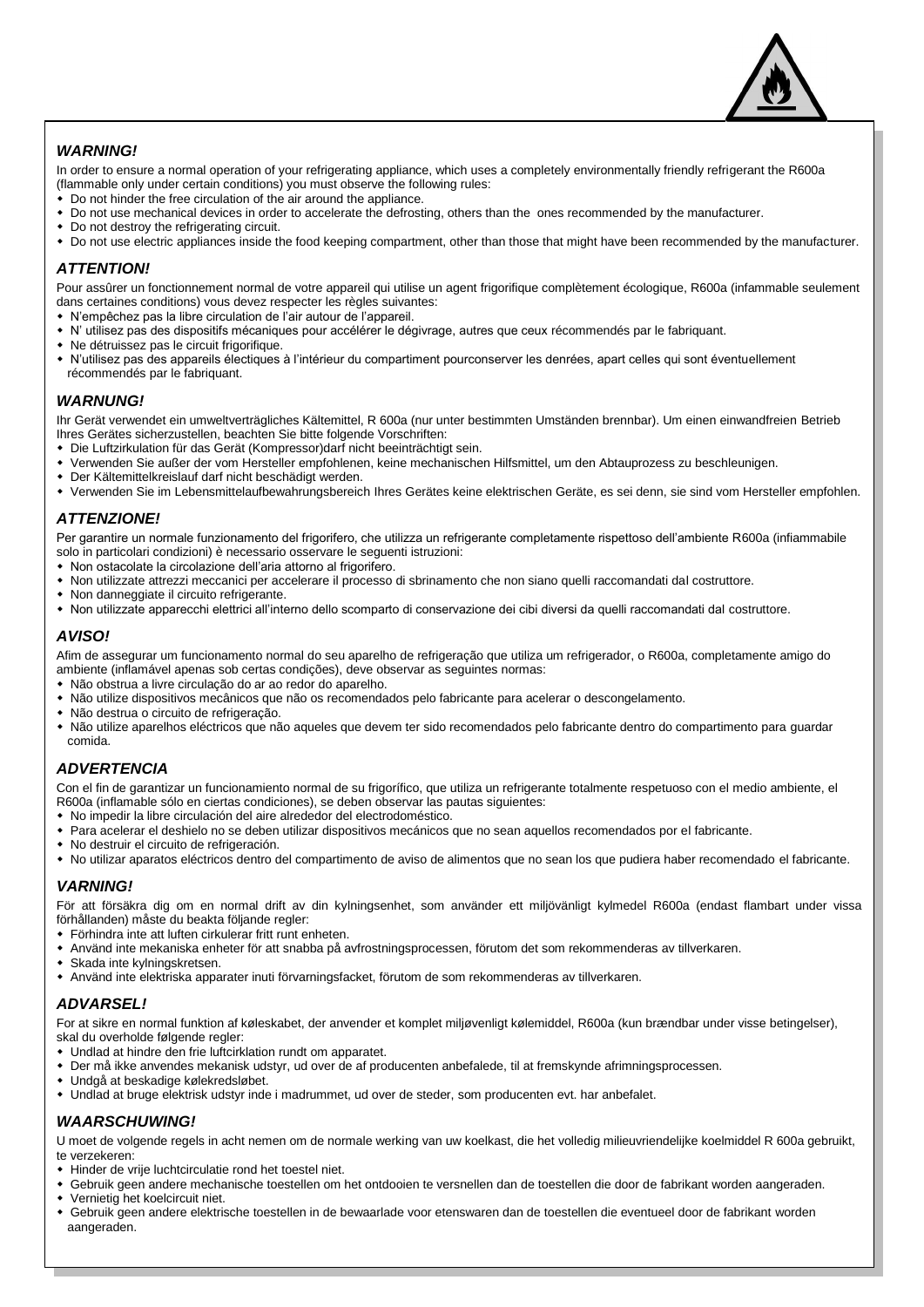# **EN Content**

Advice for recycling of the old appliance /1 Packing Recycling /2 Transport instructions /2 Warnings and special advice /2 Setting up /3 Electric connection /3 Switching off /4 Appliance description /4 Freezer operation /4 Advice for food conservation /5 Defrosting of the appliance /5 Cleaning of the appliance /6 Replacing the interior light bulb /6 Defects finding guide /6

### **FR Table de matieres**

Recyclage de votre ancien appareil /8 Recyclage de l'emballage /9 Instructions de transport /9 Avertissements et conseils /9 Installation /10 Raccordement au réseau électrique /10 Mise en fonctionnement /11 Description de l'appareil /11 Fonctionnement du congélateur /11 Conseils pour conserver les denrées /11 Dégivrage de l'appareil /12 Nettoyage de l'appareil /13 Remplacement de la lampe /13 Dysfonctionnements /13

# **D Inhalt**

Empfehlungen zum Recycling Ihres alten Gerätes /15 Recycling der Verpackung /16 Transportvorschriften /16 Allgemeine Vorsichtsmaßnahmen und Empfehlungen /16 Die Umgebungstemperatur /17 Anschließen an das Spannungsnetz /17 Inbetriebnahme /18 Beschreibung des Gerätes /18 Einstellen der Temperatur /18 Tiefgefrieren von Lebensmitteln /19 Empfehlungen für das Enteisen des Gerätes /19 Innere Reinigung /20 Äußere Reinigung /20 Erneuern der inneren Glübirne /20 Fehlersuchplan /20

**IT Indice**

Consigli per il riciclaggio del vecchio elettrodomestico /22 Riciclaggio dell'imballo /23 Istruzioni per il trasporto /23 Avvisi e consigli specifici /23 Installazione /24 Collegamento elettronico /24 Spegnimento /24 Descrizione elettrodomestico /25 Funzionamento freezer /25 Consigli per la conservazione del cibo /26 Sbrinamento dell'elettrodomestico /26 Pulizia dell'elettrodomestico /27 Sostituzione della lampadina interna /27 Guida per l'individuazione di difetti /27

# **PT Índice**

Conselhos para a reciclagem do equipamento velho /29 Reciclagem da Embalagem /30 Instruções para transporte /30 Avisos e conselhos especiais /30 Instalação /31 Ligação eléctrica /31 Desligar /31 Descrição do equipamento /32 Funcionamento do congelador /32 Conselhos para a conservação dos alimentos /32 Descongelação do equipamento /33 Limpeza do equipamento /34 Substituição da lâmpada interior /34 Guia para localização dos defeitos /34

**ES Índice**

Consejos para reciclar el antiguo aparato /36 Reciclado del embalaje /37 Instrucciones de transporte /37 Advertencias y consejos especiales /37 Instalación /38 Conexiones eléctricas /38 Desconexión /38 Descripción del electrodoméstico /39 Funcionamiento del congelador /39 Consejos para la conservación de alimentos /39 Uso de las cestas /40 Deshielo del aparato /40 Limpieza del aparato /41 Sustitución de la bombilla interior /41 Guía de localización de averías /41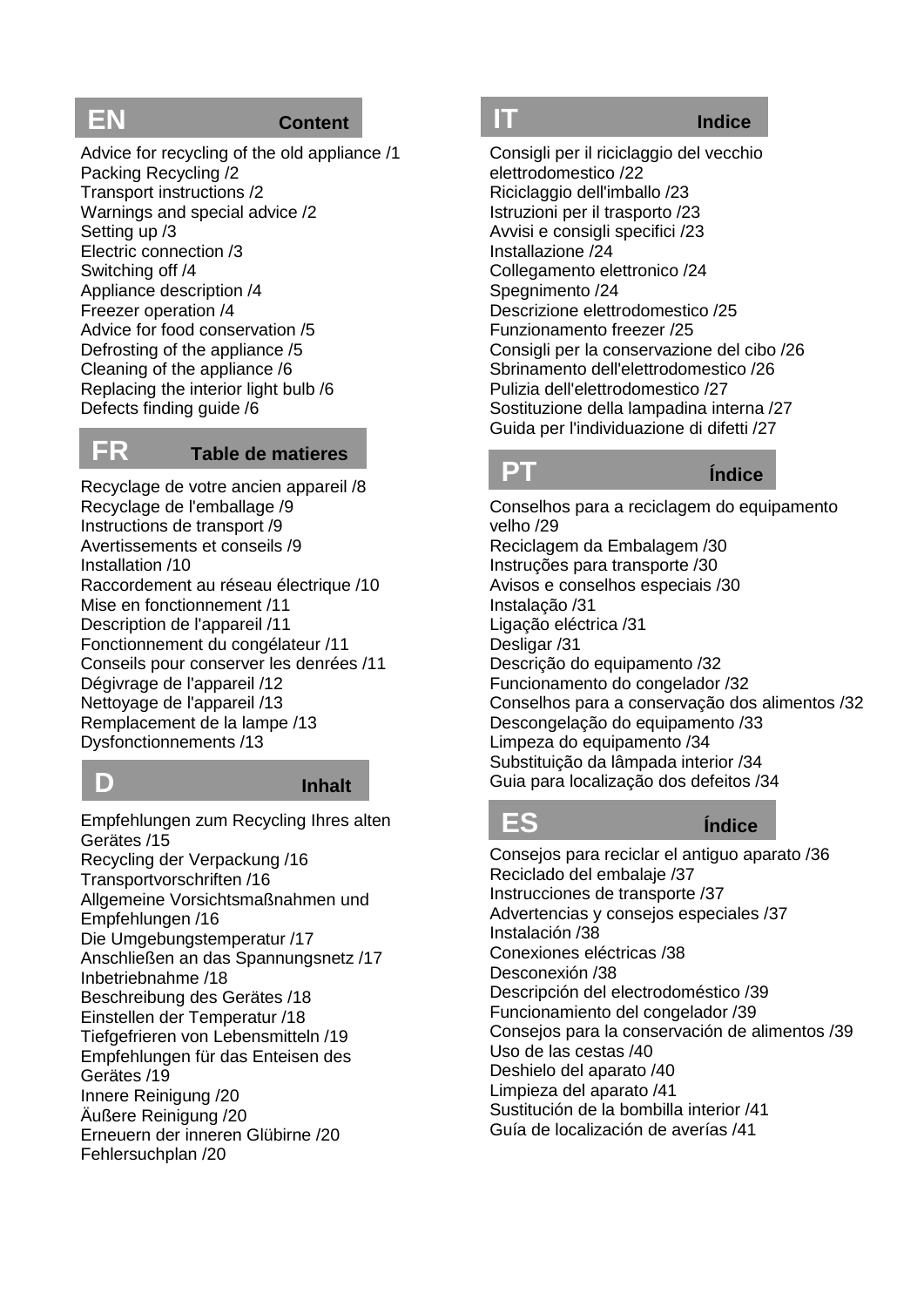### **SV Innehåll**

Råd för återvinning av den gamla enheten /43 Återvinning av förpackning /44 Transportinstruktioner /44 Varning och speciella råd /44 Installation /45 Elektrisk anslutning /45 Frånkoppling /46 Beskrivning av enheten /46 Användning av frys /46 Råd för bevarande av mat /47 Byte av innerbelysningens glödlampa /47 Avfrostning av enheten /47 Rengöring av enheten /48 Sökguide för defekter /48

### **DA Indhold**

Råd om genbrug af det gamle apparat /50 Emballage genbrug /51 Transportvejledning /51 Advarsler og særlige råd /51 Montering /52 Elektrisk tilslutning /52 Slukke /53 Beskrivelse af apparatet /53 Fryserens funktion /53 Råd om god madkonservering /54 Udskiftning af den indvendige lyspære /54 Afrimning af apparatet /54 Afrimning af apparatet /55 Fejlfindingsguide /55

# **NL Indoud**

Advies voor het recycleren van het oude toestel /57 Recycleren van de verpakking /58 Transportinstructies /58 Waarschuwingen en speciaal advies /58 Installatie /59 Elektrische aansluiting /59 Uitschakelen /59 Beschrijving van toepassing /60 Invriezen /60 Advies voor voedselbewaring /60 Ontdooien van het apparaat /61 Reinigen van het apparaat /62 Het binnenlichtje vervangen /62 Probleemoplossing /62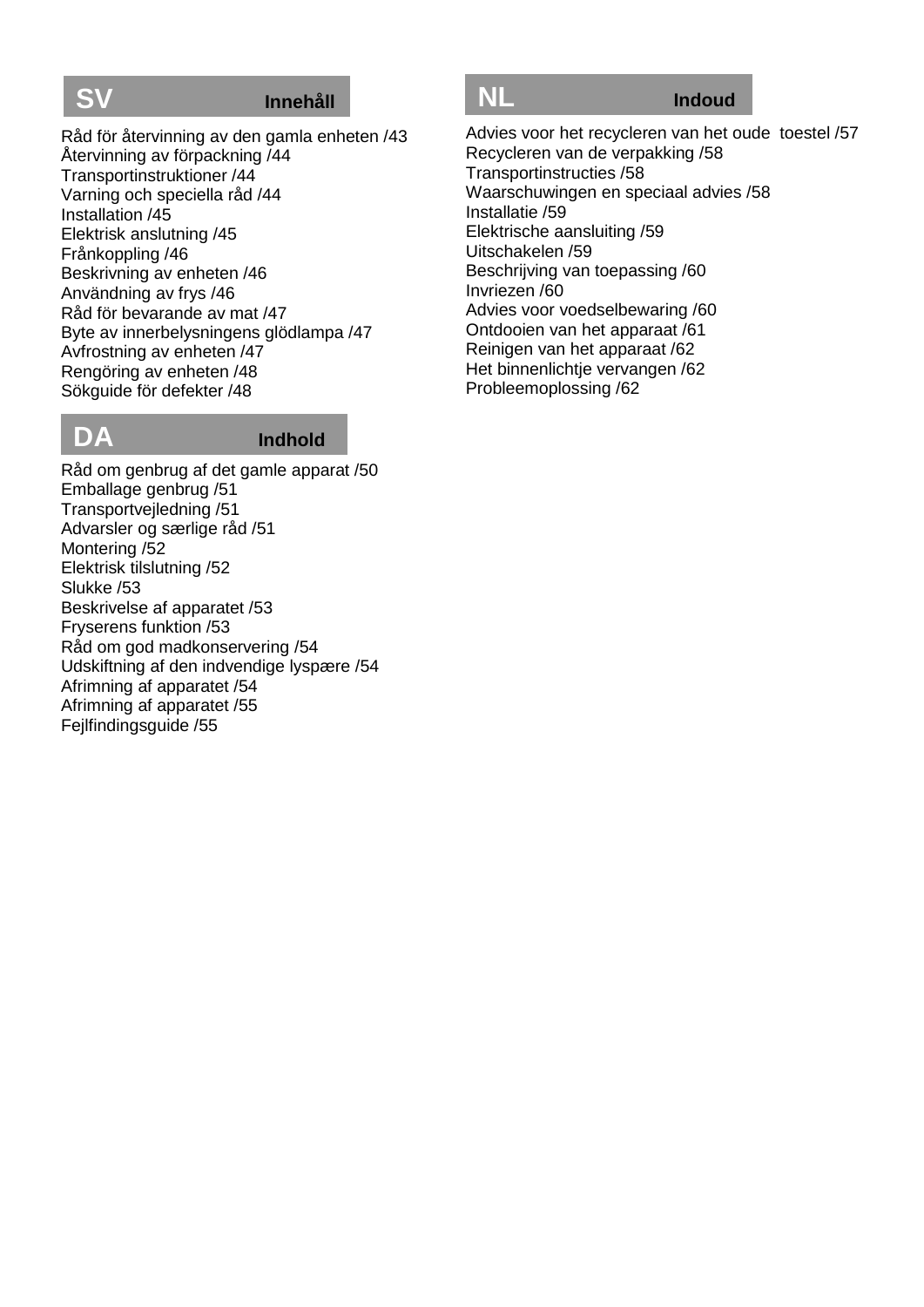

Figures that take place in this instruction manual are schematic and may not correspond exactly with your product. If the subject parts are not included in the product you have purchased, then it is valid for other models.

Les illustrations présentées dans cette notice d'utilisation sont schématiques et peuvent ne pas correspondre exactement à votre produit. Si certains fonctions ne sont pas inclus dans le produit que vous avez acheté, ils concerneront d'autres modèles. Abbildungen und Angaben in dieser Anleitung sind schematisch und können etwas von Ihrem Gerät abweichen. Falls Teile nicht zum Lieferumfang des erworbenen Gerätes zählen, gelten sie für andere Modelle.

Le illustrazioni contenute in questa guida sono schematiche e potrebbero non corrispondere esattamente all'apparecchio in uso. Se le parti in oggetto non sono incluse nell'apparecchio acquistato, significa che sono da intendersi per altri modelli. As figuras que aparecem neste manual de instruções são esquemáticas e podem não corresponder exactamente ao seu produto. Se as partes referidas não estiverem incluídas no produto que adquiriu, é porque são válidas para outros modelos. Las ilustraciones incluidas en el presente manual de instrucciones son esquemáticas y puede que no se adecúen a su aparato con exactitud. Si alguno de los elementos reflejados no se corresponde con el aparato que usted ha adquirido, entonces será válido para otros modelos.

Bilder som förekommer i den här bruksanvisningen är exempel och kanske inte överensstämmer helt med din produkt. Om delar inte medföljer produkten du har köpt så gäller det för andra modeler

Tallene i denne manual er skematiske og svarer måske ikke helt til dit produkt. Hvis delene ikke er indeholdt i det produkt, du har købt, findes de i andre modeller.

De afbeeldingen in deze gebruiksaanwijzing zijn schematisch en hoeven niet exact met uw product overeen te komen. Wanneer onderdelen niet tot het product behoren dat u hebt gekocht, gelden deze voor andere modellen.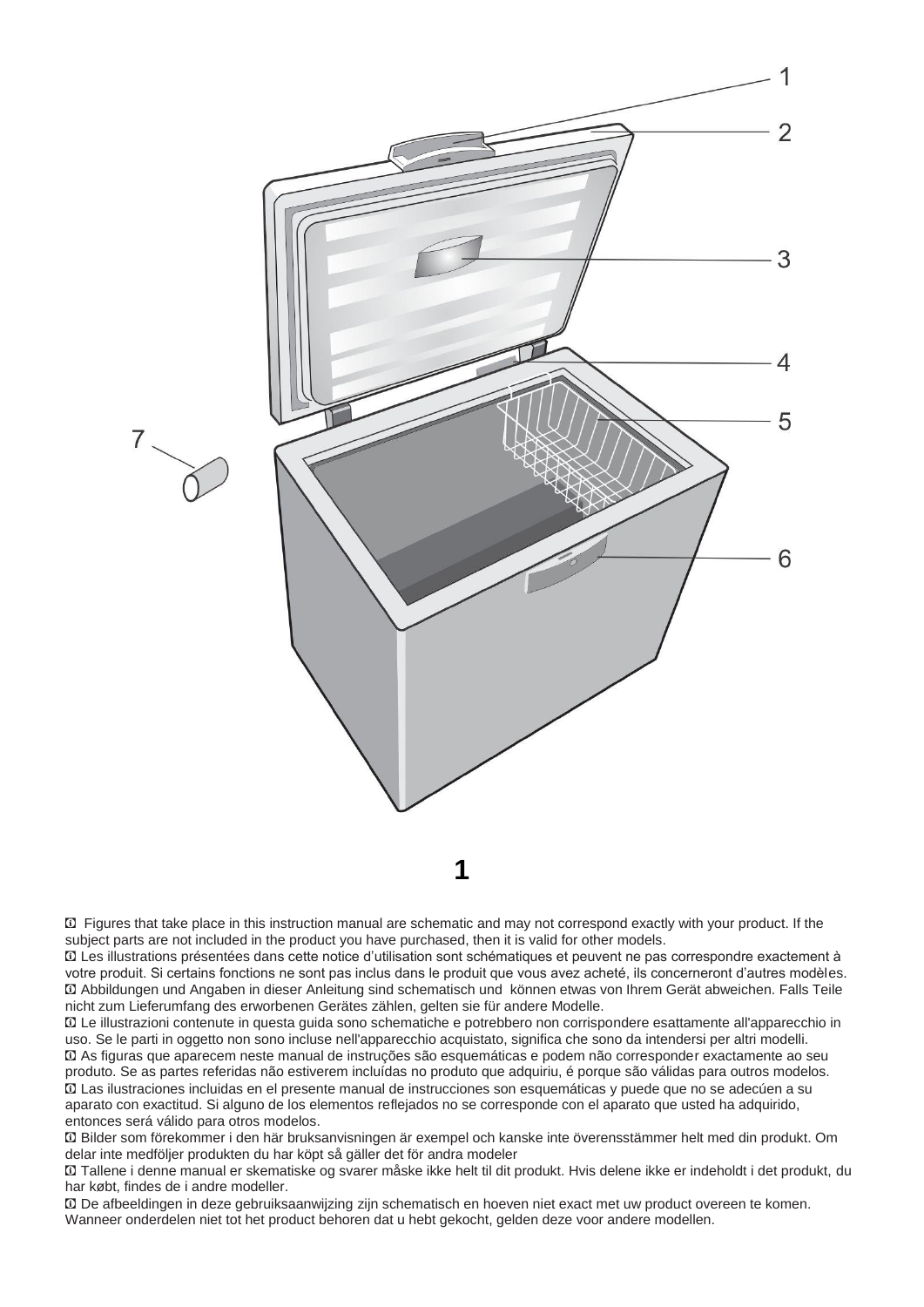







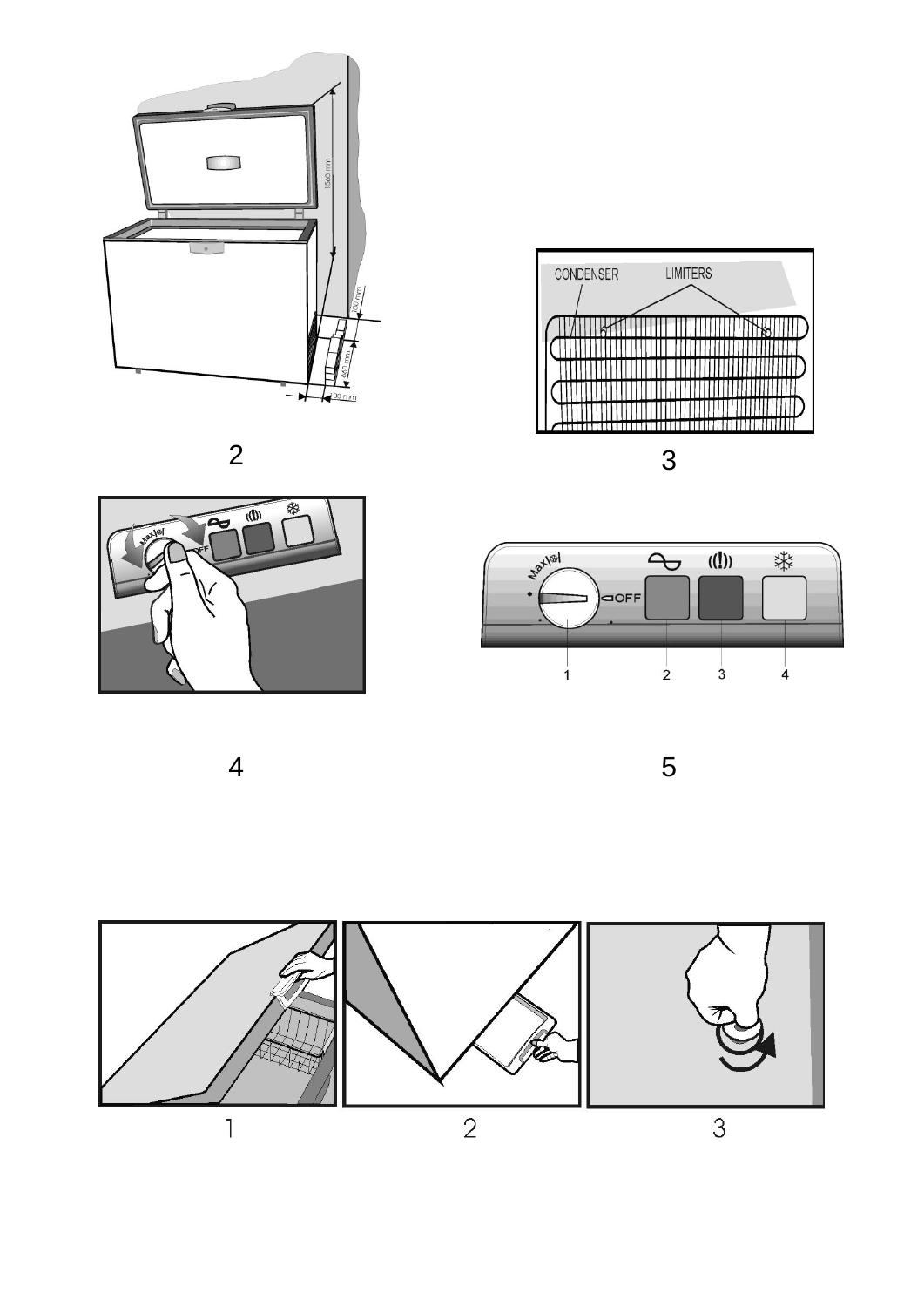# **¡Enhorabuena por su elección!**

**El congelador de arcón que ha adquirido pertenece a la gama de productos SMEG y representa una armoniosa conjunción de técnica de refrigeración y aspecto estético.** Posee un nuevo y atractivo diseño y se ha construido según los estándares europeos y nacionales que garantizan sus características de funcionamiento y seguridad. Al mismo tiempo, el refrigerante utilizado, R600a, es respetuoso con el medio ambiente y no afecta a la capa de ozono.

Con el fin de sacar el mejor partido de su congelador, aconsejamos leer detenidamente la información de estas instrucciones del usuario.

# **Consejos para reciclar el antiguo aparato**

Si el aparato que se acaba de adquirir sustituye a un electrodoméstico antiguo, se deben tener en cuenta algunos aspectos.

Los electrodomésticos antiguos no son chatarra sin valor. Su eliminación, al tiempo de preservar el medio ambiente, permite la recuperación de importantes materias primas.

Inutilizar el antiguo electrodoméstico de esta forma:

- desconectar el aparato del suministro eléctrico;

- quitar el cable de suministro eléctrico (cortarlo);

- quitar las posibles cerraduras de la puerta, para evitar el bloqueo de niños en su interior mientras juegan, algo que puede poner en peligro sus vidas.

Los aparatos de refrigeración contienen materiales aislantes y refrigerantes que requieren un reciclado adecuado.

Se proporcionarán piezas de recambio originales durante 10 años, después de la fecha de compra del producto.

**Este aparato no ha sido diseñado para ser usado por personas con discapacidades físicas, sensoriales o mentales; tampoco para personas sin experiencia o conocimiento del aparato, a no ser que estén supervisadas o instruidas por alguien responsable de su seguridad. Los niños deben de estar controlados para que no jueguen con el aparato.**

ľ

ľ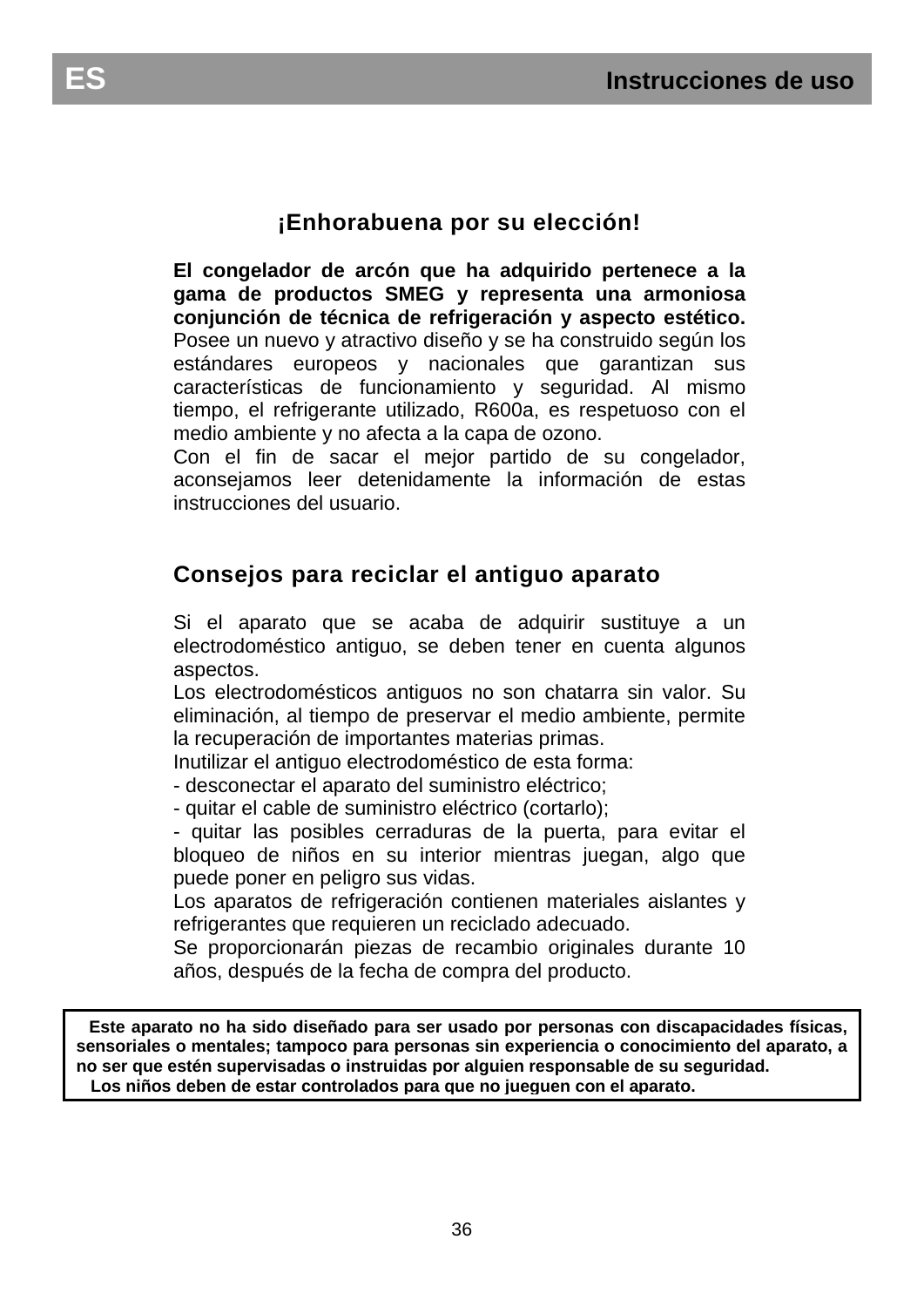I

# *Reciclado del embalaje*

# *A D V E R T E N C I A*

**No deje que los niños jueguen con el embalaje o con alguna parte del mismo. Existe el riesgo de asfixia con las partes del cartón ondulado y con la película de plástico.**

Para que llegue a usted en buenas condiciones, el aparato se ha protegido con un embalaje apropiado. Todos los materiales del embalaje son compatibles con el medio ambiente y son reciclables. Por favor, ayúdenos a reciclar el embalaje al tiempo que se protege el medio ambiente.

# *I M P O R T A N T E :*

Antes de poner en marcha el electrodoméstico, leer detenidamente estas instrucciones en su totalidad. Contienen información importante relativa a la instalación, uso y mantenimiento del aparato. El fabricante no asume ninguna responsabilidad si no se cumplen las instrucciones de este documento. Guarde las instrucciones en un lugar seguro para tenerlas a mano en caso de necesidad. Pueden resultarles útiles a los usuarios posteriores.

# *¡ A T E N C I Ó N !*

**Este electrodoméstico sólo debe usarse para su finalidad prevista (uso doméstico), en zonas apropiadas, lejos de la lluvia, la humedad o cualquier otro fenómeno meteorológico.**

# *Instrucciones de transporte*

En la medida de lo posible, el aparato se debe transportar solamente en posición vertical. Durante el transporte el embalaje debe estar en perfectas condiciones.

Si durante el transporte el electrodoméstico se colocó en posición horizontal (solamente según las marcas del embalaje), se aconseja que, antes de poner el electrodoméstico en funcionamiento, se deje sin actividad durante 4 horas, con el fin de permitir la estabilización del circuito refrigerante.

Si no se cumplen estas instrucciones, se puede provocar la avería del compresor del motor y la cancelación de su garantía.

# *Advertencias y consejos generales*

 No enchufar el aparato si se advierte un fallo.

 Las reparaciones sólo deben hacerse por personal cualificado.

 En las siguientes situaciones desenchufar el aparato de la red eléctrica:

- al deshelar completamente el aparato;

- al limpiar el aparato.

**Para desenchufar el electrodoméstico, tirar del enchufe, no del cable.**

 Asegurarse de que existe el mínimo espacio entre el aparato y la pared frente a la que está colocado.

• No subirse encima del aparato.

 No dejar que los niños jueguen o se escondan dentro del aparato.

 No utilizar nunca aparatos eléctricos dentro del congelador para deshelar.

 No utilizar el electrodoméstico cerca de aparatos de calefacción, cocinas o cualquier otra fuente de calor y fuego.

 No dejar abierta la puerta del congelador más de lo necesario para meter o sacar los alimentos.

 No dejar los alimentos en el electrodoméstico si no está en funcionamiento.

• No tener dentro productos que contengan gases inflamables o explosivos.

 No tener en el congelador bebidas gaseosas (zumos, agua mineral, champán, etc.): ¡la botella puede explotar! No congelar bebidas en botellas de plástico.

• No tomar cubitos de hielo o helado inmediatamente después de haberlos sacado del congelador, porque pueden provocar "quemaduras" en los labios.

 No tocar nunca las partes metálicas frías o la comida congelada con las manos húmedas, porque sus manos se pueden congelar rápidamente en las superficies muy frías.

Para proteger la aplicación durante su almacenamiento o traslado, se provee con separadores entre la puerta y el gabinete (en la parte frontal y trasera). Estos separadores se eliminarán antes de poner la aplicación en funcionamiento.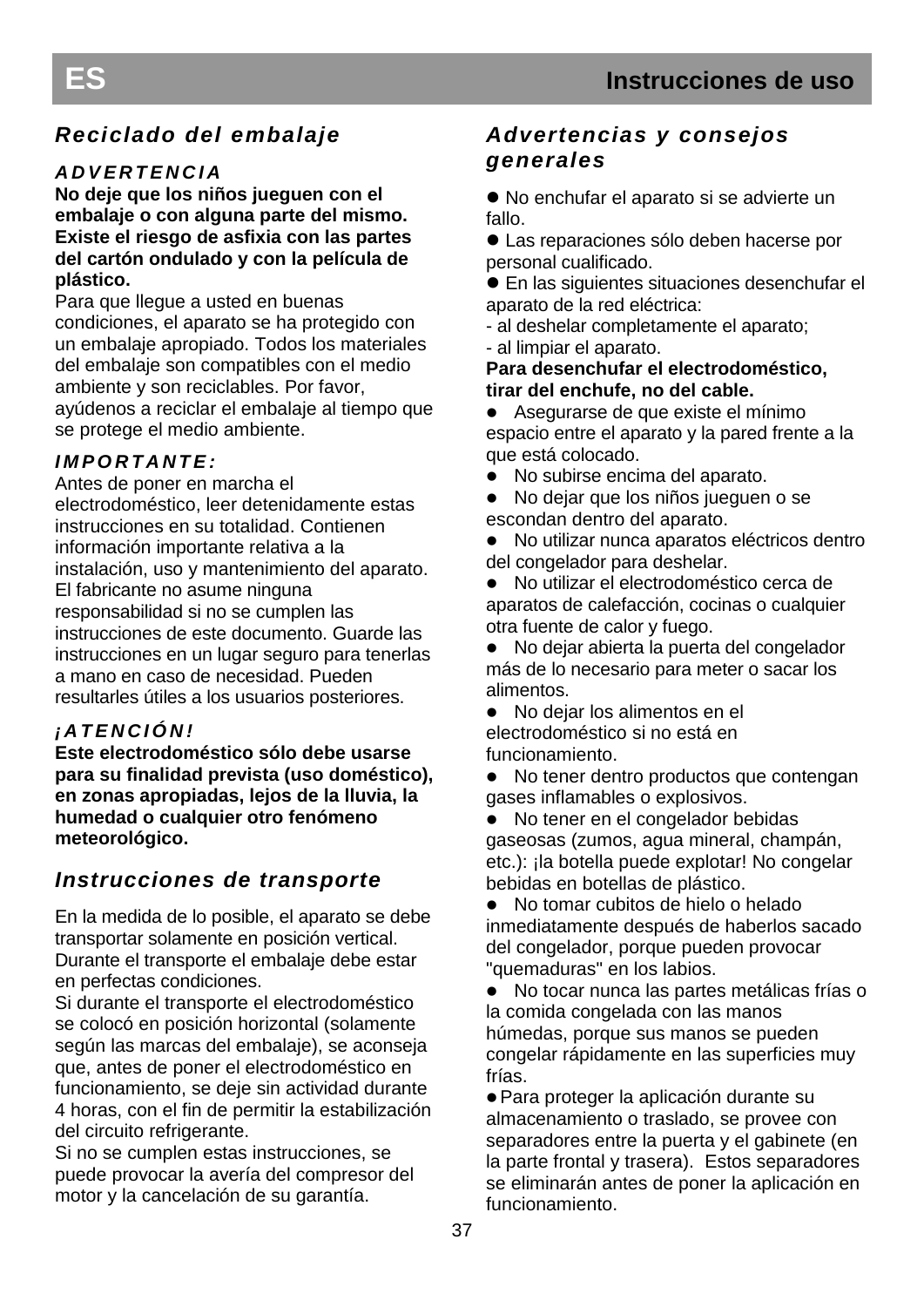Si existe una capa excesiva de hielo, eliminarla regularmente con el rascador de plástico incluido. No utilizar objetos metálicos afilados para quitar el hielo.

La presencia de esta acumulación de hielo evita que la puerta cierre correctamente.

 Si no se usa el electrodoméstico durante algunos días no es aconsejable apagarlo. Si no se usa durante un período prolongado, proceda de la siguiente manera:

- desenchufar el aparato;

- vaciar el congelador;

- deshelarlo y limpiarlo;

- dejar la puerta abierta para evitar la formación de olores desagradables.

 Si el cable de alimentación estuviera dañado, el fabricante, el servicio de atención al cliente o una persona cualificada deberán sustituirlo para evitar peligros.

 Si el electrodoméstico tiene un dispositivo de bloqueo, manténgalo trabado y mantenga la llave fuera del alcance de los niños. Al deshacerse de un electrodoméstico con bloqueo, compruebe que este dispositivo esté fuera de servicio. Esto es de suma importancia para evitar que un niño quede atrapado en su interior, lo que le podría causar la muerte.

# *Instalación*

Este electrodoméstico ha sido diseñado para funcionar a una temperatura ambiente entre +10 $^{\circ}$ C y +43 $^{\circ}$ C (clase SN-T). Si la temperatura ambiente es superior a +43<sup>0</sup>C, la temp. dentro del electrodoméstico puede aumentar.

Instalar el aparato lejos de cualquier fuente de calor y fuego. La colocación en una habitación caliente, la exposición directa a los rayos solares o cerca de una fuente de calor (calefacciones, cocinas, hornos), aumentarán el consumo de potencia y acortarán la vida del producto.

- Observar las siguientes distancias mínimas:
	- 100 cm desde las cocinas que funcionen con carbón o petróleo;
	- 150 cm desde las cocinas eléctricas y de gas.

 Garantizar la libre circulación del aire alrededor del aparato, observando las distancias mostradas en el Elemento 2. Montar en el condensador (en la parte posterior) los espaciadores suministrados. (Elemento 3).

 Colocar el electrodoméstico en un lugar perfectamente nivelado, seco y ventilado. Instalar los accesorios suministrados.

# *Conexiones eléctricas*

Este electrodoméstico está diseñado para funcionar a una tensión monofásica de 220-240 V/50 Hz. Antes de enchufar el aparato, comprobar que los parámetros de la red de la casa (voltaje, tipo de corriente, frecuencia) cumplen los parámetros de funcionamiento del aparato.

 La información relativa al voltaje de alimentación y la potencia absorbida se indica en la placa de datos técnicos situada en la parte posterior del refrigerador.

 La instalación eléctrica debe cumplir los requisitos contemplados en las leyes.

 **La toma de tierra del electrodoméstico es obligatoria. El fabricante no asume ninguna responsabilidad de ningún daño a personas, animales o bienes que pueda surgir del incumplimiento de las condiciones especificadas.**

 El aparato está provisto de un cable de alimentación y un enchufe (tipo europeo, marcado 10/16A) con contacto de doble toma de tierra para mayor seguridad. Si la toma de corriente no es del mismo tipo que el enchufe, hay que pedirle a un electricista especializado que la cambie.

 No utilizar piezas de extensión o adaptadores múltiples.

# *Desconexión*

La desconexión debe ser posible sacando el enchufe de la toma de corriente o por medio de un conmutador bipolar de red situado antes de la toma de corriente.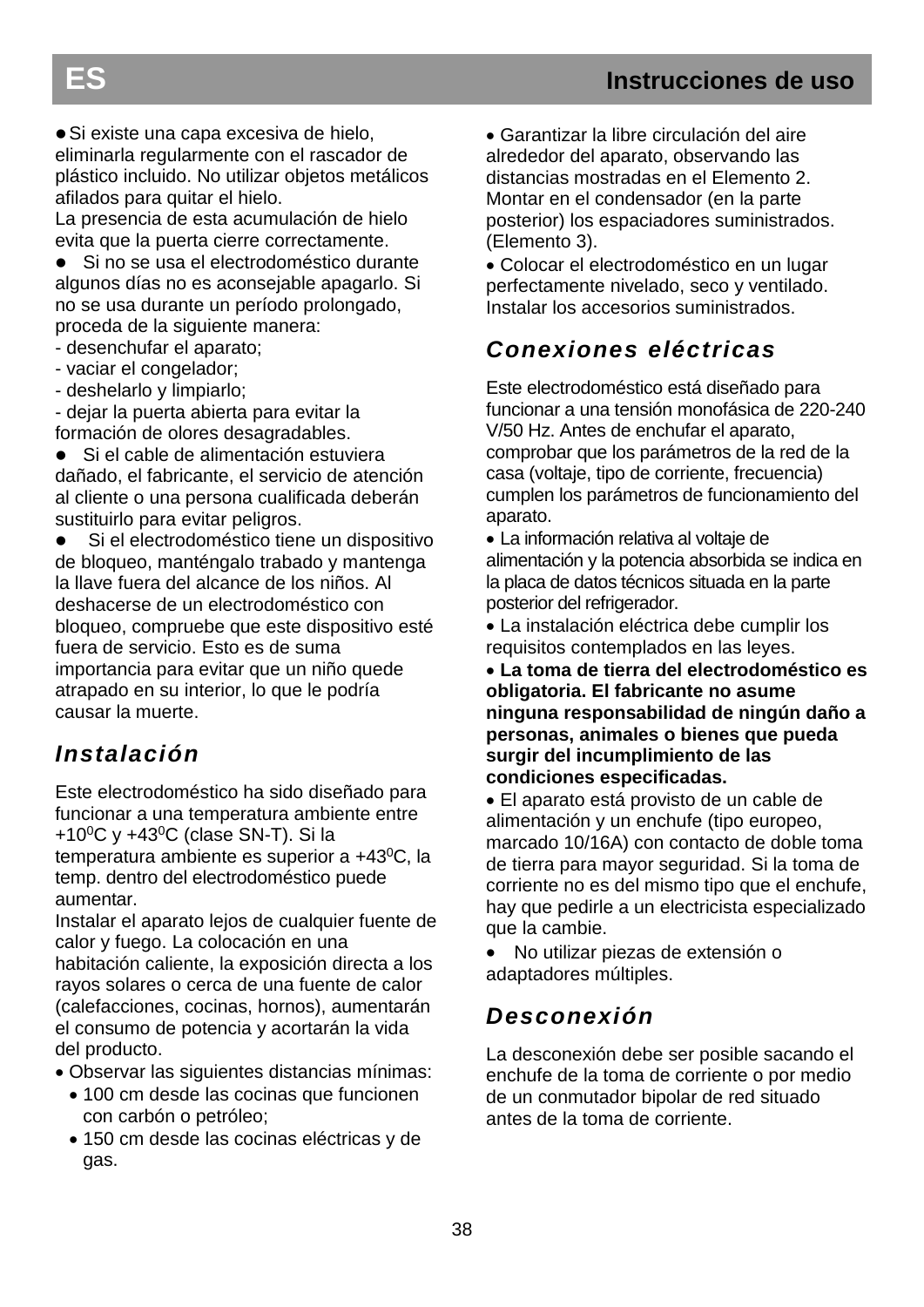# *Funcionamiento*

Antes de poner en funcionamiento el electrodoméstico, limpiar el interior (véase el capítulo "Limpieza").

Al terminar esta operación, enchufe el aparato y coloque el botón del termostato en una posición intermedia. Los indicadores luminosos de color verde y rojo situados en el bloque de señalización deberán encenderse. Dejar el aparato funcionando durante unas 2 horas sin colocar alimentos en su interior. La congelación de los alimentos frescos es posible después de un mínimo de 20 horas de funcionamiento.

# *Descripción del electrodoméstico*

(Elemento 1)

- 1. Asa de la puerta
- 2. Puerta
- 3. Alojamiento de la lámpara
- 4. Caja del termostato
- 5. Cesta
- 6. Alojamiento del sistema de bloqueo
- 7. Espaciador para transporte

# *Funcionamiento del congelador*

# *Ajuste de la temperatura*

La temperatura del congelador se ajusta mediante un mando ubicado en el termostato (elemento nº 4), siendo la posición "MAX" la de menor temperatura.

Las temperaturas obtenidas pueden variar de acuerdo con las condiciones de uso del electrodoméstico, tales como: colocación del aparato, temperatura ambiente, frecuencia con que se abra la puerta, cantidad de alimentos que hay en el congelador. La posición del mando del termostato cambiará según estos factores. Normalmente, para una temperatura ambiente de aproximadamente 32<sup>0</sup>C, el termostato estará ajustado en una posición intermedia.

### **El sistema de señalización está situado en el lado delantero del congelador (Elemento 5).** Incluye:

- 1. Mando de ajuste del termostato para ajustar la temperatura interior.
- 2. LED verde indica que el aparato recibe suministro de energía.
- 3. LED rojo defectos se ilumina si la temperatura del congelador es demasiado alta. El LED se iluminará durante 15-45 minutos después de poner el aparato en funcionamiento; a continuación, se debe apagar. Si el LED se apaga durante el funcionamiento, significa que se ha producido algún problema.
- 4. LED de función de congelación de Orange-fast activado - estableciendo la perilla a la posición Superfreeze el led naranja se enciende, indicando que el aparato entró en el modo de "congelación rápida". La salida de este modo se realiza automáticamente después de 50 horas, después que el aparato funciona en modo económico, y el LED naranja se apaga. Los tres LED informan sobre el modo de

operación del congelador.

# *Consejos para la conservación de alimentos*

El congelador está destinado a conservar la comida congelada durante un tiempo prolongado, así como a congelar alimentos frescos.

Uno de los elementos esenciales para una congelación satisfactoria de los alimentos es el envase.

Las condiciones principales que debe cumplir el envase son las siguientes: que sea hermético, que sea inerte hacia los alimentos envasados, que resista bajas temperaturas, que sea estanco a líquidos, grasa, vapores de agua, olores, que se pueda lavar.

Estas condiciones las cumplen los siguientes tipos de envases: película de plástico o aluminio, recipientes de plástico y aluminio, vasos de cartón parafinado o vasos de plástico.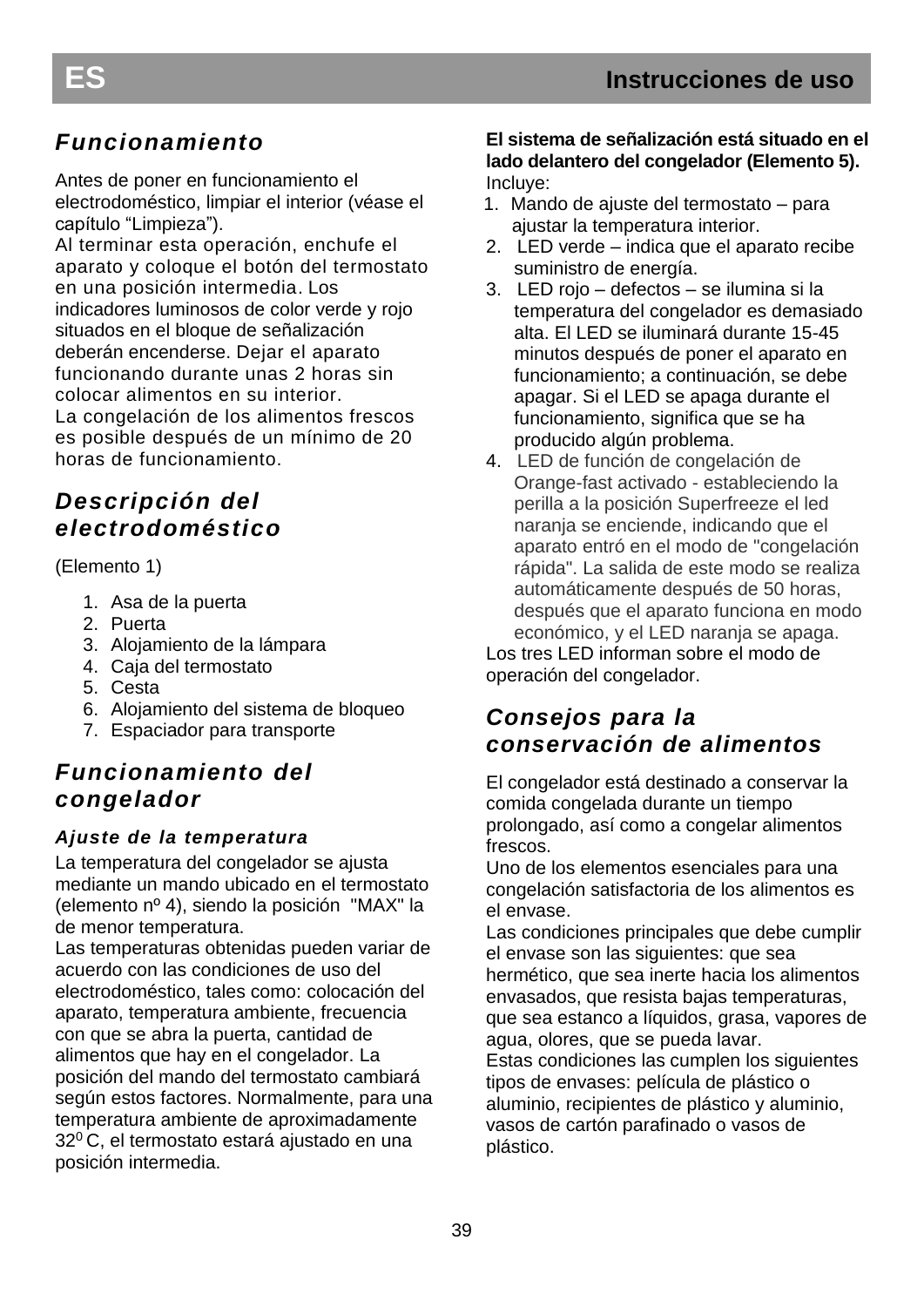### *I M P O R T A N T E :*

- Para congelar alimentos frescos, emplee las cestas provistas con el aparato.

- No colocar en el congelador una cantidad demasiado grande de alimentos a la vez. La calidad de los alimentos se conserva mejor si se congelan a fondo lo más rápidamente posible. Esta es la razón por la que es aconsejable no sobrepasar la capacidad de congelación del aparato, que se especifica en " FICHA DE PRODUCTO".

- Los alimentos frescos no deben entrar en contacto con los alimentos ya congelados.

- Los alimentos congelados que se hayan comprado se pueden colocar en el congelador sin tener que ajustar el termostato.

Si la fecha de congelación no se indica en el envase, hay que tener en cuenta un período de 3 meses como máximo, como norma general.

- Los alimentos, incluso parcialmente deshelados, no se pueden congelar de nuevo; se deben consumir inmediatamente o cocinarse y después volverse a congelar.

- Las bebidas gaseosas no se guardarán en el congelador.

 eléctrica, no abrir la puerta del - En caso de una interrupción de la corriente

electrodoméstico. Los alimentos congelados no se verán afectados si la avería dura menos de 52 horas.

### **Congelar con SuperFrost**

• Coloque la perilla a la posición de súper congelación. La lámpara Superfrost se enciende.

• Espere 24 horas.

• Coloque los alimentos frescos en el congelador. Con el fin de lograr la congelación rápida, los alimentos deben estar en contacto con las paredes interiores cuando se coloca en el congelador.

• La instalación Superfrost cambia automáticamente el procedimiento de congelación rápida después de 50 horas.

### **Importante**

**Cuando se coloca el mando en posición Superfrost, el compresor no puede encender durante unos minutos. Esto es debido al interruptor de subida de retardo integrado que está diseñado para aumentar la vida útil de la unidad de refrigeración.**

No es necesario activar la función Superfrost:

- Si se introducen alimentos ya congelados;

- Si se congelan hasta aprox. 2 kg de alimentos frescos todos los días.

# *Deshielo del aparato*

Aconsejamos que se deshiele el congelador al menos dos veces al año o cuando la capa de hielo tenga un grosor excesivo.

La acumulación de hielo es un fenómeno normal.

La cantidad y rapidez de la acumulación de hielo depende de las condiciones ambientales y de la frecuencia con que se abra la puerta.

Aconsejamos deshelar el aparato cuando la cantidad de alimentos congelados sea la menor.

Antes de deshelar, ajustar el mando del termostato a una posición superior, para que los alimentos se conserven más fríos.

- Desenchufar el aparato;

- Sacar los alimentos congelados, envolverlos en varias hojas de papel y colocarlos en el refrigerador o en un lugar fresco.

Utilice una bandeja y se pone debajo de la nevera en la dirección del tubo de goteo. Saque el tapón que obstruye. El agua que resulta se recoge en la bandeja.

Una vez derretido el hielo y escurrida el agua, limpie con un paño o esponja y luego seque bien. Retorne el tapón a su sitio. (Elemento 6) Si desea acelerar el descongelamiento, deje abierta la puerta.

### **No utilizar objetos metálicos afilados para quitar el hielo.**

**No usar secadores de pelo o cualquier otro aparato de calentamiento para deshelar.**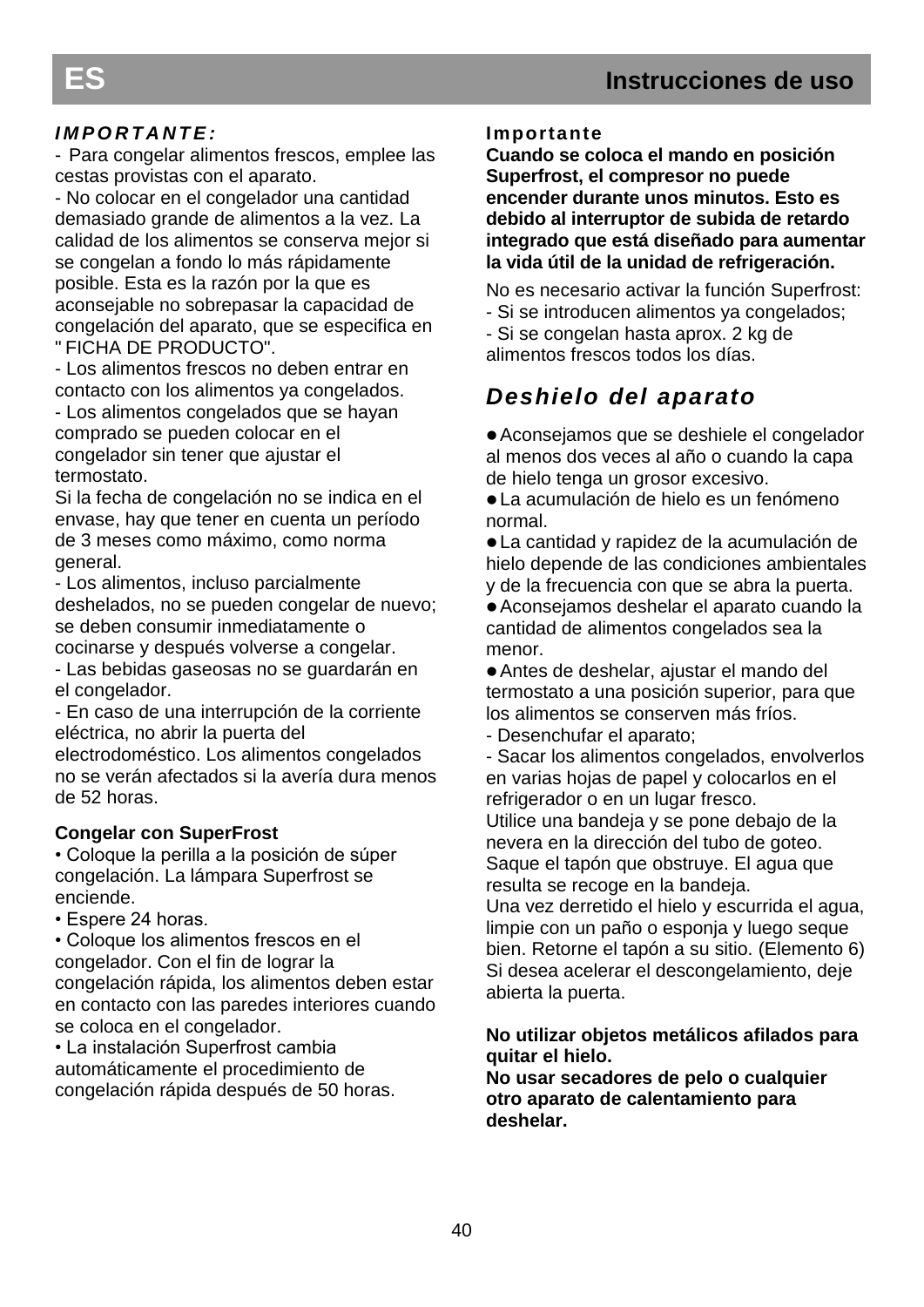# *Limpieza del interior*

Antes de iniciar la limpieza, desenchufar el aparato de la red.

- Es aconsejable limpiar el electrodoméstico cuando se deshiele.
- Limpiar el interior con agua tibia, a la que se añadirá algo de detergente neutro. No usar jabón, detergente, gasolina o acetona, que pueden dejar un olor fuerte.
- Limpiar con una esponja húmeda y secar con un paño suave.

Durante esta operación, evitar el exceso de agua, con el fin de impedir su entrada en el aislamiento térmico del aparato, lo que podría provocar olores desagradables.

No hay que olvidar limpiar también la junta de la puerta, especialmente los nervios del fuelle, con un paño limpio.

# *Limpieza del exterior*

- Limpiar el exterior del congelador con una esponja empapada en agua tibia jabonosa, limpiar con un paño suave y secar.
- La limpieza de la parte exterior del circuito refrigerante (compresor del motor, condensador, conductos de conexión) se realizará con un cepillo suave o con la aspiradora. Durante esta operación, procurar no deformar los conductos ni separar los cables.

### **No utilizar materiales corrosivos ni abrasivos.**

 Tras finalizar la limpieza, volver a colocar en su lugar los accesorios y enchufar el aparato.

# *Sustitución de la bombilla interior*

Si la lámpara se quema, desenchufe el aparato. Retire la moldura que cubre la lámpara. Fíjese si la lámpara está bien enroscada. Vuelva a enchufar el aparato. Si la lámpara sigue sin encender, reemplácela por otra modelo E14-15W. Restituya la moldura que cubre la lámpara en su sitio.

Las bombillas de este electrodoméstico no sirven para la iluminación en el hogar. Su propósito es el de ayudar al usuario a colocar los alimentos en el frigorífico o congelador de forma cómoda y segura.

Las lámparas utilizadas en este electrodoméstico deben soportan unas condiciones físicas extremas como temperaturas inferiores a -20º C.

# *Guía de localización de averías*

# **El electrodoméstico no funciona.**

- Hay una interrupción de la corriente eléctrica.
- El enchufe del cable de alimentación no está bien introducido en la toma de corriente.
- El fusible está fundido.
- El termostato está en la posición "OFF".

### **Las temperaturas no son lo bastante bajas (el LED rojo está encendido).**

- Los alimentos impiden que la puerta se cierre.
- El aparato no se colocó correctamente.
- El aparato está colocado demasiado cerca de una fuente de calor.
- El mando del termostato no está en la posición correcta.

### **Excesiva acumulación de hielo**

- La puerta no se cerró correctamente.
- **La luz interior no funciona**

 La lámpara se quemó. Desenchufe el aparato, retire la lámpara y cámbiela por una nueva.

### **Lo siguiente no se consideran defectos**

 Posibles movimientos alternativos y crujidos procedentes del producto: circulación del refrigerante en el sistema.